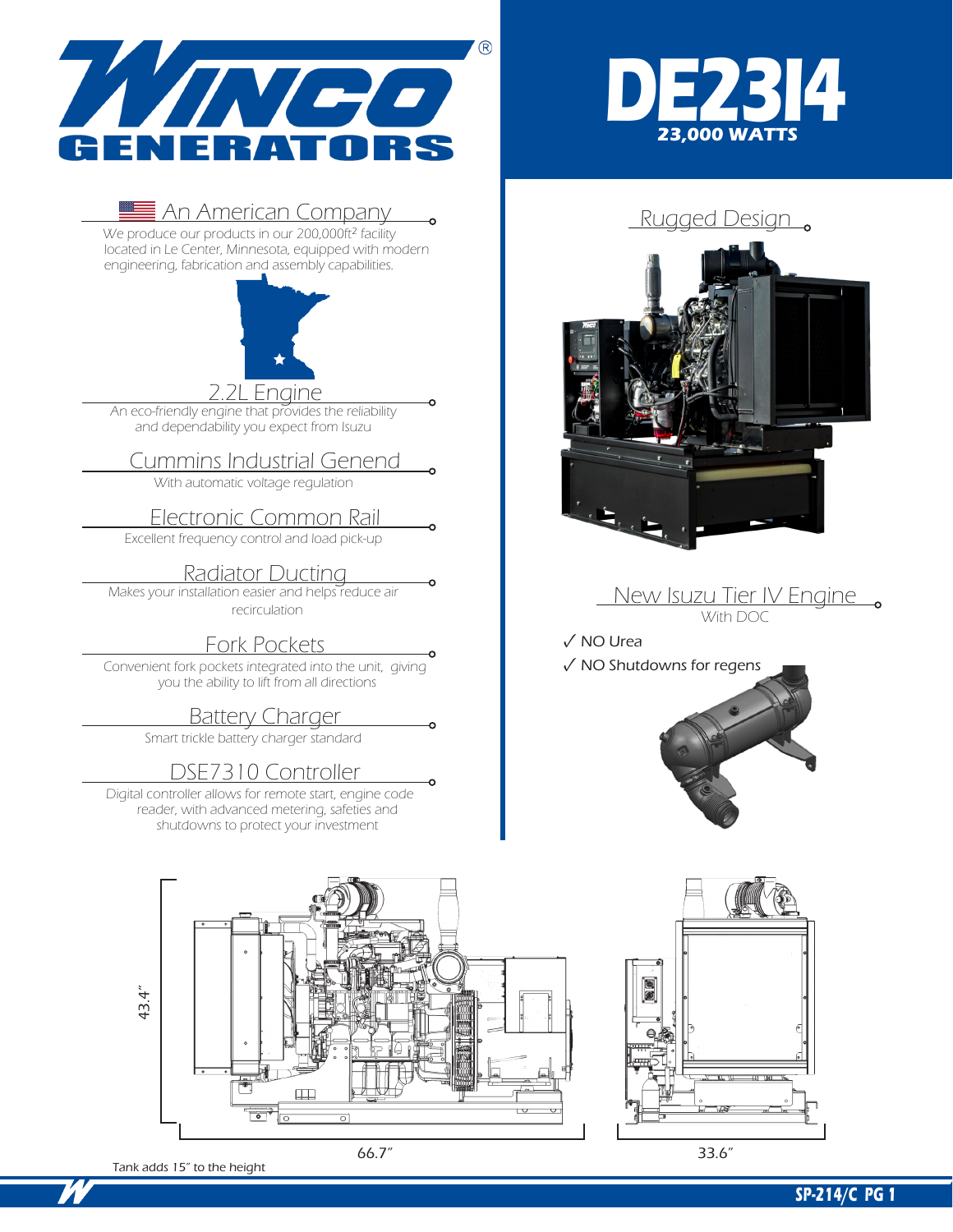# **SPECIFICATIONS**

## **ELECTRICAL**

|              |                               | <b>STANDBY</b> |            |             | <b>PRIME</b> |            |             |                                         |  |
|--------------|-------------------------------|----------------|------------|-------------|--------------|------------|-------------|-----------------------------------------|--|
| <b>VOLTS</b> | <b>POWER</b><br><b>FACTOR</b> | <b>WATTS</b>   | <b>KVA</b> | <b>AMPS</b> | <b>WATTS</b> | <b>KVA</b> | <b>AMPS</b> | <b>RECOMMENDED</b><br>CB <sup>(1)</sup> |  |
| 120/240 1-PH | 1.0                           | 22.000         | 22         | 91          | 19,800       | 19.8       | 82          | 90-100                                  |  |
| 120/208 3-PH | 0.8                           | 23,000         | 28.75      | 79          | 20,700       | 25.875     | 71          | 80-100                                  |  |
| 120/240 3-PH | 0.8                           | 23.000         | 28.75      | 69          | 20,700       | 25.875     | 62          | 70-80                                   |  |
| 277/480 3-PH | 0.8                           | 23.000         | 28.75      | 34          | 20,700       | 25.875     | 31          | 35-45                                   |  |
| 346/600 3-PH | 0.8                           | 23,000         | 28.75      | 27          | 20,700       | 25.875     | 25          | 25-30                                   |  |

NOTES: (1) Recommended breaker sizes are 100 to 125% of generator output.

| <b>ENGINE</b>                                                               |                     | DE <sub>23</sub>                    |
|-----------------------------------------------------------------------------|---------------------|-------------------------------------|
| <b>ENGINE BRAND</b>                                                         | <b>ISUZU</b>        | <b>MOTOR STA</b>                    |
| <b>ENGINE MODEL</b>                                                         | 4LE2T               | DBA @ 7 M                           |
| TIER                                                                        | <b>IV FINAL</b>     | <b>TOTAL HAR</b>                    |
| <b>ENGINE STARTER</b>                                                       | <b>12V ELECTRIC</b> | MAIN CIRCI                          |
| <b>ENGINE SPEED</b>                                                         | 1800 RPM            | <b>BONDED N</b>                     |
| <b>ENGINE CYLINDERS</b>                                                     | 4                   | <b>FORK LIFT F</b>                  |
| <b>ENGINE HP</b>                                                            | 40                  | <b>BATTERY</b>                      |
| <b>FREQUENCY</b>                                                            | 60 HZ               | <b>ASSEMBLED</b>                    |
| <b>ALTERNATOR</b>                                                           | 35 AMPS 12V         | <b>EPA APPRO</b>                    |
| <b>FLYWHEEL</b>                                                             | 10"                 | <b>CARB APPR</b>                    |
| <b>ROTATION</b>                                                             | <b>CCW</b>          | <b>TÜV CERTIF</b>                   |
| <b>ASPIRATION</b>                                                           | <b>TURBOCHARGED</b> |                                     |
| <b>COOLANT</b>                                                              | 4 QT                | <b>UNIT WARF</b><br>NOTES: (1) Unit |
| <b>BORE/STROKE</b>                                                          | 85 mm x 96 mm       | (2) For more ge                     |
| <b>DISPLACEMENT</b>                                                         | 2.2L                |                                     |
| RECOMMENDED OIL <sup>(2)</sup>                                              | 5W-40 SAE           | GENE                                |
| <b>OIL CAPACITY</b>                                                         | 11 QT               | <b>WINDING</b>                      |
| <b>INJECTION PUMP</b>                                                       | <b>BOSCH CP4.1</b>  | <b>WINDING</b>                      |
| <b>GOVERNOR</b>                                                             | <b>ELECTRONIC</b>   | <b>VOLTAGE R</b>                    |
| <b>COMPRESSION RATIO</b>                                                    | 17.6:1              | <b>AVR TYPE</b>                     |
| <b>FAN TYPE</b>                                                             | <b>PUSHER</b>       | <b>TEMPERATU</b>                    |
| <b>INTAKE AIR CONSUMPTION</b>                                               | 75.7 CFM            | <b>TYPE</b>                         |
| RADIATOR COOLING AIR                                                        | $=$ $-$             | <b>BRUSHLESS</b>                    |
| <b>EXHAUST FLOW</b>                                                         | 189.3 CFM           | <b>SPEED</b>                        |
| <b>EXHAUST OUTLET SIZE</b>                                                  | 3″                  | <b>ROTOR</b>                        |
| <b>STARTING AIDES</b>                                                       | <b>GLOW PLUGS</b>   | <b>WINDINGS</b>                     |
| STARTING TEMP NATURAL W/ AIDES                                              | $5^\circ$ F         | <b>STATOR WI</b>                    |
| STARTING TEMP W/BLOCK HEATER                                                | $-13^\circ F$       | <b>COUPLING</b>                     |
| NOTES: 11) Stoady state froguency rogulation (2) The recommended oil is for |                     |                                     |

NOTES: (1) Steady state frequency regulation. (2) The recommended oil is for normal applications. See operator's manual for the recommended oil for your needs. (3) Battery not included.

| MOTOR STARTING (CODE G)          | 8 HP                     |
|----------------------------------|--------------------------|
| DBA @ 7 METERS                   |                          |
| TOTAL HARMONIC DISTORTION        | $< 5\%$                  |
| <b>MAIN CIRCUIT BREAKER</b>      | <b>CUSTOMER SUPPLIED</b> |
| <b>BONDED NEUTRAL</b>            | YES                      |
| <b>FORK LIFT POCKETS</b>         | STANDARD                 |
| <b>BATTERY</b>                   | <b>INCLUDED</b>          |
| <b>ASSEMBLED IN</b>              | USA                      |
| EPA APPROVED                     | TIER IV FINAL            |
| <b>CARB APPROVED</b>             | TIFR IV FINAL            |
| TUV CERTIFICATION <sup>(1)</sup> | UL22000                  |
|                                  | <b>CSA</b>               |
| UNIT WARRANTY <sup>(2)</sup>     | 1 YEAR/2000 HRS          |
|                                  |                          |

NOTES: (1) Units without composite fuel tanks conform to UL2200.

(2) For more generator warranty, see operator's manual.

## GENERATOR END

| <b>WINDING</b><br>WINDING NUMBER | 12 LEAD<br>711                   |
|----------------------------------|----------------------------------|
|                                  |                                  |
| <b>VOLTAGE REGULATION</b>        | $AVR +/- 1%$                     |
| <b>AVR TYPE</b>                  | AS540                            |
| TEMPERATURE RISE                 | 125/40°C                         |
| <b>TYPF</b>                      | REVOLVING FIELD                  |
| <b>BRUSHLESS</b>                 | <b>YES</b>                       |
| SPEED                            | 1800 RPM                         |
| <b>ROTOR</b>                     | 2/3 PITCH                        |
| <b>WINDINGS</b>                  | 100% COPPER                      |
| STATOR WINDING                   | DOUBLE LAYER CONCENTRIC          |
| COUPLING                         | DIRECT/FLEXIBLE DISC             |
| <b>BEARINGS</b>                  | <b>SINGLE (MAINTENANCE FREE)</b> |
| EFFICIENCY PEAK                  | 89.2                             |
| <b>INSULATION</b>                | <b>CLASS H</b>                   |
| <b>INGRESS PROTECTION</b>        | IP23                             |